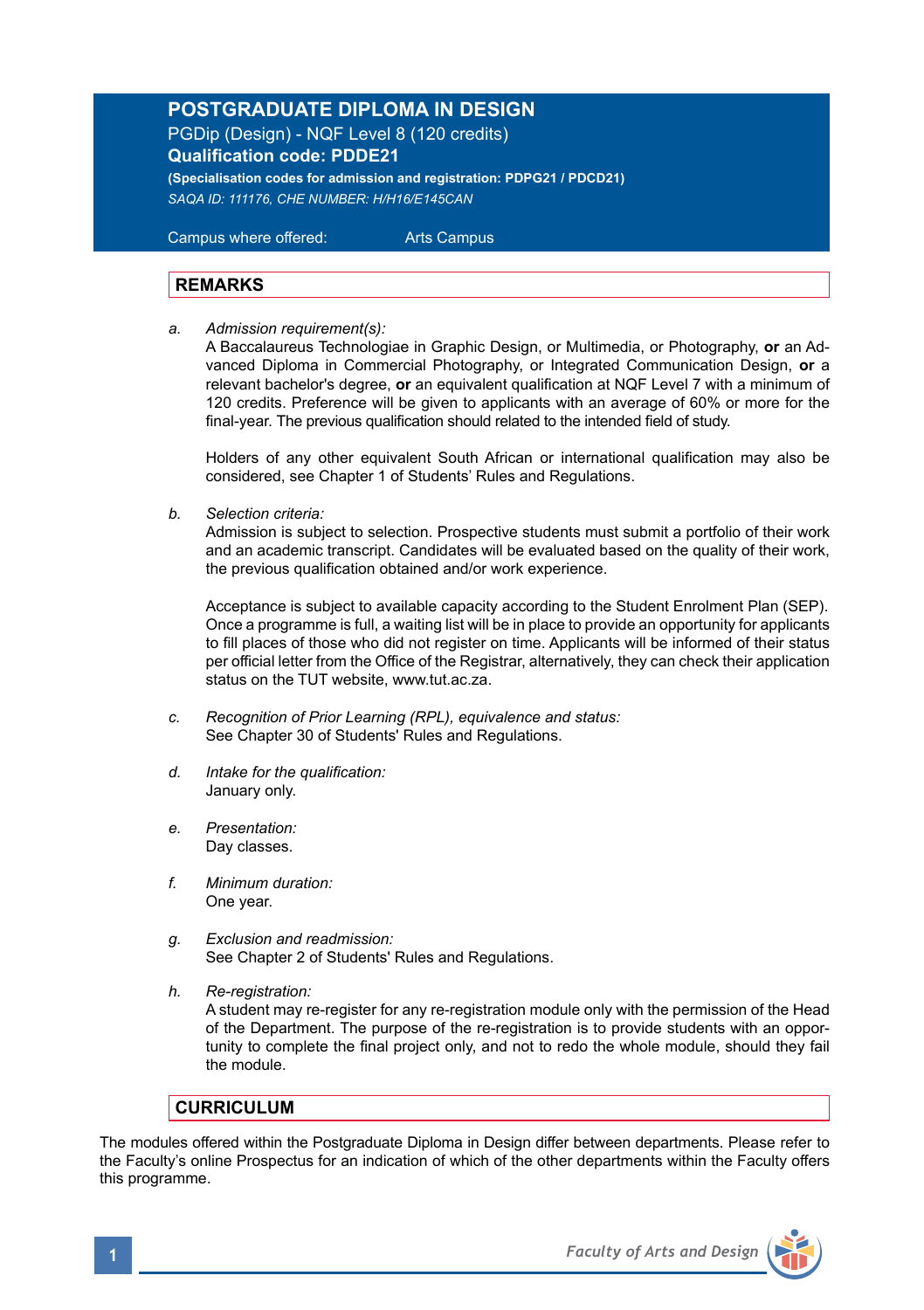| <b>ATTENDANCE</b><br>Students should register for all core modules and choose one discipline in which to specialise. |                                                                                                                                                                                      |                   |                     |
|----------------------------------------------------------------------------------------------------------------------|--------------------------------------------------------------------------------------------------------------------------------------------------------------------------------------|-------------------|---------------------|
| CODE                                                                                                                 | <b>MODULE</b>                                                                                                                                                                        | NOF-L             | <b>CREDIT</b>       |
| <b>Core and fundamental modules:</b>                                                                                 |                                                                                                                                                                                      |                   |                     |
| <b>DPJ108G</b><br>DPJ118R                                                                                            | Design Project<br>Design Project (re-registration)<br>(first-semester module, see<br>paragraph h)                                                                                    | (8)<br>(8)        | (20)<br>(0)         |
| DRM108G<br><b>TDU108G</b><br>TDU118R                                                                                 | Research Methods in Design II<br><b>Transdisciplinary Design Studies</b><br><b>Transdisciplinary Design Studies</b><br>(re-registration) (first-semester<br>module, see paragraph h) | (8)<br>(8)<br>(8) | (20)<br>(20)<br>(0) |
| plus all modules from one of the following discipline streams:                                                       |                                                                                                                                                                                      |                   |                     |
| <b>COMMERCIAL PHOTOGRAPHY (PDPG21)</b>                                                                               |                                                                                                                                                                                      |                   |                     |
| <b>CMP108G</b>                                                                                                       | Commercial Photography<br>Practice                                                                                                                                                   | (8)               | (30)                |
| CMP118R                                                                                                              | Commercial Photography<br>Practice (re-registration)<br>(first-semester module, see<br>paragraph h)                                                                                  | (8)               | (0)                 |
| CPG108G                                                                                                              | Commercial Photography<br>Technology                                                                                                                                                 | (8)               | (30)                |
| CPG118R                                                                                                              | Commercial Photography<br>Technology (re-registration)<br>(first-semester module, see<br>paragraph h)                                                                                | (8)               | (0)                 |
| <b>INTEGRATED COMMUNICATION DESIGN (PDCD21)</b>                                                                      |                                                                                                                                                                                      |                   |                     |
| <b>ICP108G</b>                                                                                                       | Integrated Communication<br>Design Practice                                                                                                                                          | (8)               | (30)                |
| ICP118R                                                                                                              | Integrated Communication<br>Design Practice (re-registration)<br>(first-semester module, see<br>paragraph h)                                                                         | (8)               | (0)                 |
| <b>ICT108G</b>                                                                                                       | Integrated Communication<br>Design Technology                                                                                                                                        | (8)               | (30)                |
| ICT118R                                                                                                              | <b>Integrated Communication</b><br>Design Technology (re-registration)<br>(first-semester module, see<br>paragraph h)                                                                | (8)               | (0)                 |
| TOTAL CREDITS FOR THE QUALIFICATION:                                                                                 |                                                                                                                                                                                      |                   | 120                 |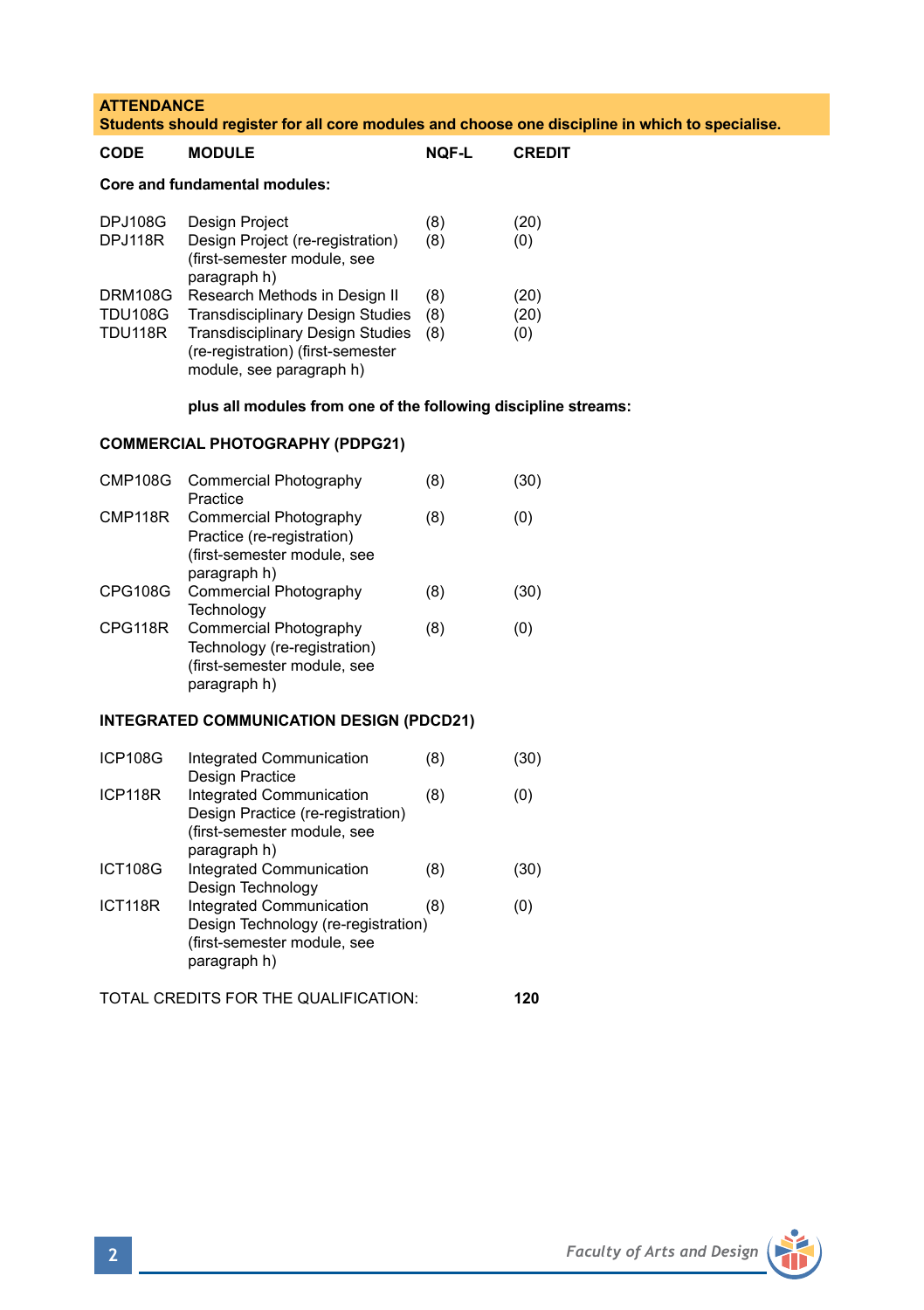# **MODULE INFORMATION (OVERVIEW OF SYLLABUS)**

The syllabus content is subject to change to accommodate industry changes. Please note that a more detailed syllabus is available at the department or in the study guide that is applicable to a particular module. At time of publication, the syllabus content was defined as follows:

## **C**

## **COMMERCIAL PHOTOGRAPHY PRACTICE (CMP108G, CMP118R) PROJECT ASSESSMENT** *(Module custodian: Department of Visual Communication)*

This module relies on the embedded knowledge related to and including photographic theories and practical principles relevant to the multi-disciplinary field of Commercial Photography. Evidence-based solutions and theory-driven arguments are continuously employed to visually conceptualise and develop a successful final portfolio intended for a pre-selected market with the intention of selling and producing a set portfolio. (Total notional time: 300 hours)

#### **COMMERCIAL PHOTOGRAPHY TECHNOLOGY (CPG108G, CPG118R) PROJECT ASSESSMENT** *(Module custodian: Department of Visual Communication)*

Relying on the commercial photographic processes completed in Commercial Photography Practice, Commercial Photography Technology is the continuation of the Commercial Photographic process and will include the technological processes towards completing the final portfolio. Entrepreneurial strategies must be employed and maintained throughout the process of portfolio on to support the feasibility of the end portfolios. The final portfolio must show market relevance, saleability and be representative as the culmination of the photographic solution. Final exhibition and presentation of the body of work is conducted in a professional and industry manner. (Total notional time: 300 hours)

## **D**

### **DESIGN PROJECT (DPJ108G, DPJ118R)** PROJECT ASSESSMENT

#### *(Module custodian: Department of Visual Communication)*

This module focuses on theoretical knowledge and understanding of multi-, interdisciplinary and/or transdisciplinary fields relating to the broad range of creative industries implied by the fields of Design. Underlying theories and principles support the practical application processes – focusing on the ability to create, operate and manage systematic complex or abstract creative design practice problems – within the relevant creative disciplines and industries. Advanced reflection of current thinking, practice and research in the area of specialisation can be integrated into the practical process drawing systematically on the body of knowledge and methods appropriate to the field of creative design practice. This module therefore focuses on providing discipline based theory-driven arguments for identifying, analysing and addressing practical problems for the purpose of improving creative practice from a theoretical perspective and ultimately producing evidencebased solutions. (Total notional time: 200 hours)

## **I**

### **INTEGRATED COMMUNICATION DESIGN PRACTICE (ICP108G, ICP118R) PROJECT ASSESSMENT** *(Module custodian: Department of Visual Communication)*

This module relies on the embedded knowledge related to and including design theories and practical principles relevant to the multi-disciplinary field of Integrated Communication Design. Evidence-based solutions, theory-driven arguments and creative design processes are continuously employed to visually and cognitively conceptualise and develop a successful final integrated communication design product, intended for a pre-selected market with the intention of selling and producing that product/artefact. (Total notional time: 300 hours)